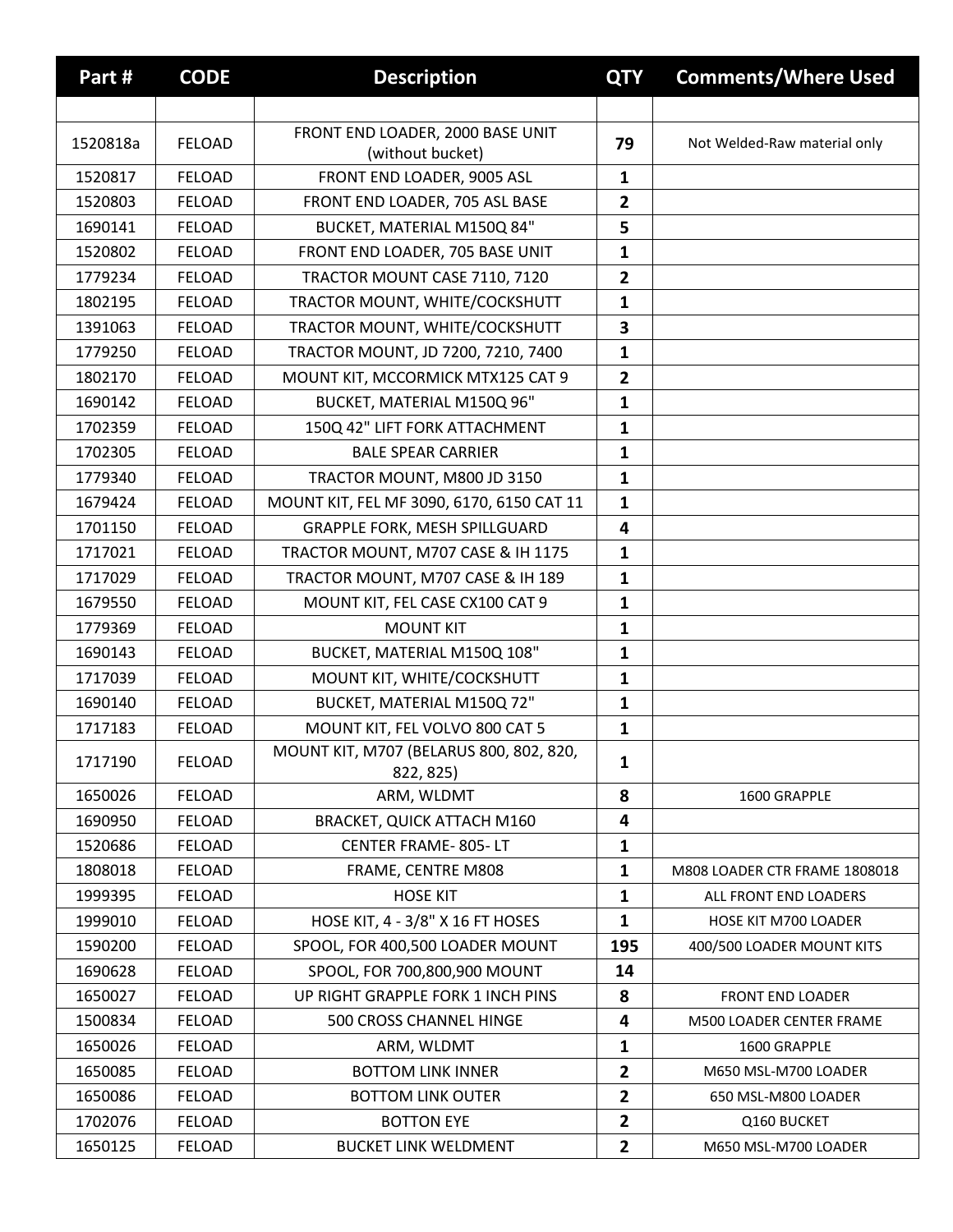| 1701122 | <b>FELOAD</b> | <b>GRAPPLE UPPER MOUNT</b>          | 5                       | 160Q GRAPPLE                    |
|---------|---------------|-------------------------------------|-------------------------|---------------------------------|
| 1701140 | FELOAD        | <b>GUSSET</b>                       | $\overline{2}$          | <b>160 BUCKET</b>               |
| 1690621 | <b>FELOAD</b> | HOOK LOADER MOUNTING, LT            | 1                       | 160 BUCKET                      |
| 1711245 | <b>FELOAD</b> | KIT, MUFFLER RELOCATION             | 8                       | M700 - M800 LOADER              |
| 1701110 | FELOAD        | KIT, THIRD LINE                     | $6\phantom{1}6$         | M700 - M700 MSL LOADER          |
| 1701123 | <b>FELOAD</b> | LOWER GRAPPLE FORK MOUNT            | $\mathbf{1}$            |                                 |
| 1391095 | <b>FELOAD</b> | M400, 3RD LINE KIT,                 | 4                       | M400 LOADER                     |
| 1391990 | <b>FELOAD</b> | PARK STANDS, 400 LOADER             | $\mathbf{1}$            | M400 LOADER                     |
| 1670102 | <b>FELOAD</b> | PRONG, GRAPPLE FORK                 | 3                       |                                 |
| 1650008 | <b>FELOAD</b> | PRONG, M1600 GRAPPLE                | 14                      | 1600, 1500 GRAPPLE              |
| 1520760 | <b>PINS</b>   | PIN, LOCK, Q/ATT                    | 37                      | M705 LOADER                     |
| 1520770 | <b>WASHER</b> | WSHR, SPRING RETAINER, Q/ATT        | 52                      | MM705,7105,705,8005             |
| 1920935 | <b>BUSHNG</b> | X-TUBE, 2.000 OD X 1.500 ID X 4.750 | 98                      | M9000 LOADER                    |
| 1626018 | <b>BUSHNG</b> | BNG, PIVOT 1.625 X 1.140 X 2.563    | 51                      | M707 LOADER                     |
| 1115514 | <b>BUSHNG</b> | BNG, SPRG 1.250 ID X 1.500 OD X 1.0 | $\overline{2}$          | M800 LOADER                     |
| 1127470 | CABLE         | CBL, TO VLV, HRDWR PKG              | 18                      | <b>LOADERS</b>                  |
| 1127191 | <b>HYDCOM</b> | *OBS* MOUNT PACKAGE                 | 3                       | <b>LOADERS</b>                  |
| 1128185 | <b>HYDCOM</b> | 6 WAY DIVVALVE C/W ALL PORTS        | 3                       | <b>LOADER GRAPPLE</b>           |
| 1127146 | <b>HYDCOM</b> | CAP, C1 SECTION LONG FLOAT TYPE     | $\mathbf{1}$            | LOADER VALUE JOYSTICK KIT       |
| 1127327 | <b>HYDCOM</b> | O RING, DUKES VALVE                 | 25                      | OLD LOADER VALVE                |
| 1127038 | <b>HYDCOM</b> | RELIEF VALVE CROSS PORT             | 4                       | <b>LOADERS</b>                  |
| 1127397 | <b>HYDCOM</b> | VALVE, 2 SPOOL SD5,2 VALVOIL        | 1                       | <b>LOADERS</b>                  |
| 1127345 | <b>HYDCOM</b> | VALVE, CHK, 1 WAY                   | $\mathbf{1}$            | <b>LOADERS</b>                  |
| 1127117 | <b>HYDCOM</b> | VALVE, HYDRAULIC                    | 1                       | <b>LOADERS</b>                  |
| 1127321 | <b>HYDCOM</b> | VALVE, SECTION THIRD SPOOL DOWTY    | $\overline{\mathbf{4}}$ | <b>LOADERS</b>                  |
| 1127306 | <b>HYDCOM</b> | VALVE, SHUTTLE SAE 1/4 APISHV-22-1A | $\mathbf{1}$            | LOADER                          |
| 1126064 | <b>HYDCYL</b> | CYL, LIFT R2,20L,22.5 590 36.5 C.C  | $\mathbf{1}$            | M590 LOADER                     |
| 1125785 | <b>HYDCYL</b> | HYD CYL, R2-30L2-17.5               | $\overline{2}$          | M7000MSL LOADER                 |
| 1125870 | <b>HYDCYL</b> | HYD CYL, R2-30L2-19                 | $\overline{\mathbf{3}}$ | 700ASL-7105ASL, M905 ASL LOADER |
| 1125044 | <b>HYDCYL</b> | HYD CYL, R6-175L-17                 | 1                       | M490 LOADER                     |
| 1125821 | <b>HYDCYL</b> | HYD CYL, RL-20L-6.75                | 10                      | M2000 LOADER                    |
| 1125820 | <b>HYDCYL</b> | HYD CYL, RL-20L-7.375               | 10                      | M2000 LOADER                    |
| 1128293 | <b>HYDCYL</b> | HYD. CYL. R6,25L,08SP               | $\mathbf{1}$            | 1600 GRAPPLE 3/4" PIN           |
| 1126515 | <b>HYDCYL</b> | SHAFT FOR HYD CYL R2-30L-33         | 5                       | <b>LOADER</b>                   |
| 1126076 | <b>HYDCYL</b> | SHAFT, ASSEMBLY CTD 2 X 23 TYPE "A" | $\overline{2}$          | LOADER                          |
| 1125903 | <b>HYDCYL</b> | SHAFT, R2-20L-23                    | 1                       | M600 LOADER                     |
| 1127299 | <b>HYDCYL</b> | SHAFT, R2-25L2-33                   | 1                       | M700 LOADER                     |
| 1126417 | <b>HYDCYL</b> | SHAFT, R2-25L-33                    | 1                       | M700 LOADER                     |
| 1125777 | <b>HYDCYL</b> | SHAFT, R2-30L2-17.5                 | $\mathbf{1}$            | M7005 LOADER                    |
| 1124522 | <b>HYDHOS</b> | *OBS* HH, 0.375 X 60.000, 100R1     | 4                       | MM665 ASL FRONT END LOADER      |
| 1122519 | <b>HYDHOS</b> | HH, 0.375 X 60.000, 100R2           | $\mathbf{1}$            | 707 FRONT END LOADER            |
| 1123069 | <b>HYDHOS</b> | HYD HOSE 0.50"DWB X 29" 0.5 NPTM 2  | 6                       | 707 LOADER                      |
| 1124998 | <b>HYDTUB</b> | *OBS* HT, 0.625 X 95.5, 0.875-14 JI | 20                      |                                 |
| 1124955 | <b>HYDTUB</b> | 2HT, 0.5 X 63.300, 0.5 JICFM        | 13                      | <b>M800 FEL</b>                 |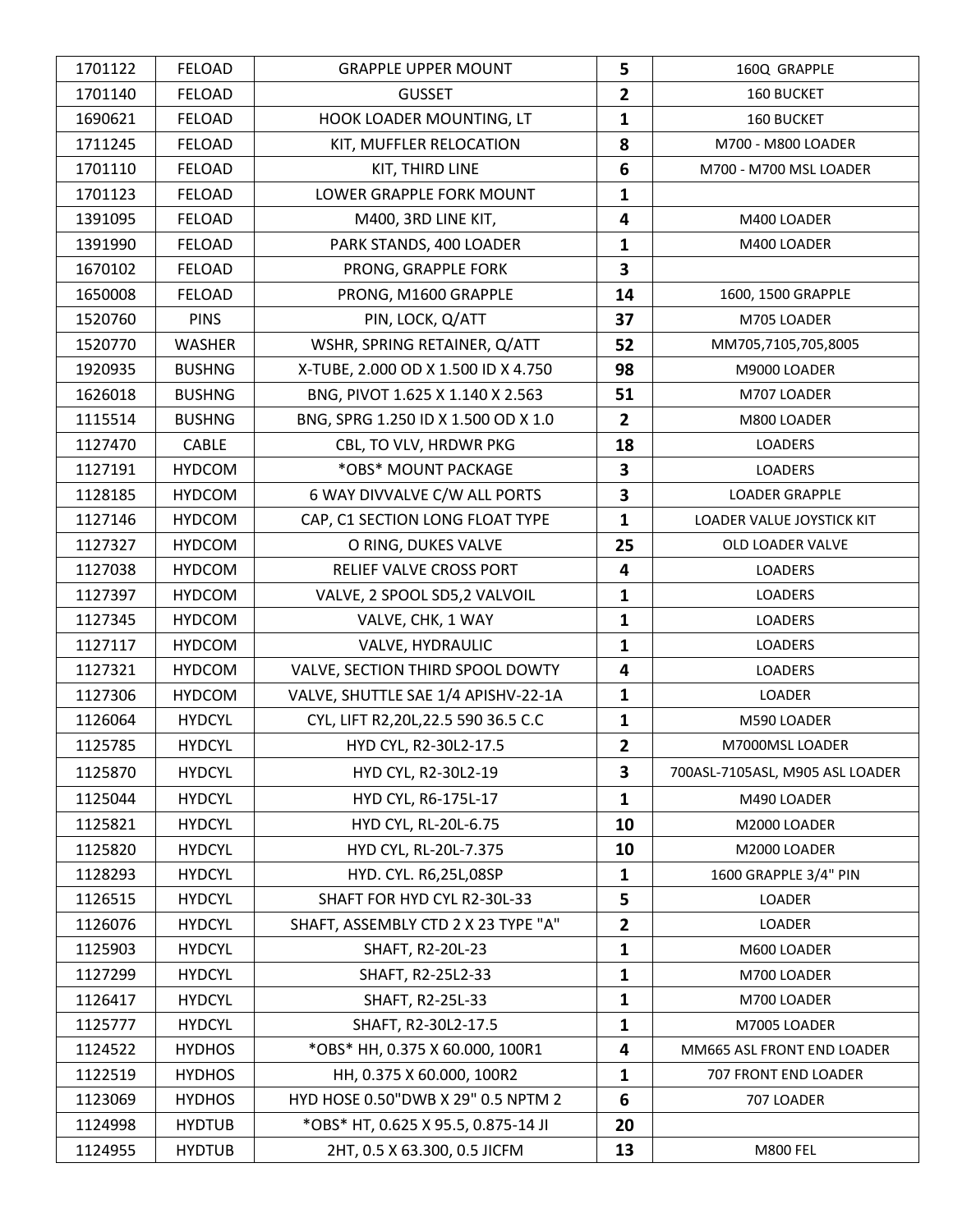| 1125636 | <b>HYDTUB</b> | HT, 0.5 X 49.75, JICF(2)           | 18                      | 1650054 650 FRONT END LOADER         |
|---------|---------------|------------------------------------|-------------------------|--------------------------------------|
| 1124940 | <b>HYDTUB</b> | HT, 0.5 X 53.800, 0.5 JICFM (2)    | 14                      | M700 FRONT END LOADER                |
| 1124941 | <b>HYDTUB</b> | HT, 0.5 X 62.800, 0.5 JICFM (2)    | 6                       | <b>M700 FRONT END LOADER</b>         |
| 1124942 | <b>HYDTUB</b> | HT, 0.5 X 86.800, 0.5 JICFM (2)    | $\overline{2}$          | <b>M700 FRONT END LOADER</b>         |
| 1650028 | <b>PINS</b>   | PIN 1" DIA X 4.75 LG               | 18                      | 1600 GRAPPLE                         |
| 1690626 | <b>PINS</b>   | PIN, 1.000 X 5.500 Lg, DR, ZP      | 12                      | M707-M700 LOADER                     |
| 1707141 | <b>PINS</b>   | PIN, 1.125 X 6.500 Lg, DR, ZP      | 26                      | M707-M700 & M790-M800 LOADER         |
| 1520638 | <b>PINS</b>   | PIN, 1.250 X 6.500, GREASEABLE, ZP | $\mathbf{1}$            | M705 LOADER                          |
| 1650018 | <b>PINS</b>   | PIN, 1600 GRAPPLE FORK             | 58                      | M1600 GRAPPLE                        |
| 1500139 | <b>PINS</b>   | PIN, GROOVE 1 X 2, 17/32           | 74                      | M500 LOADER                          |
| 1500140 | <b>PINS</b>   | <b>PIN, GROOVE 1 X 5 1/2</b>       | 8                       | M500 LOADER                          |
| 1520760 | <b>PINS</b>   | PIN, LOCK, Q/ATT                   | 5                       | M705 LOADER                          |
| 1690672 | <b>PINS</b>   | PIN, PARK STAND, ZP                | 12                      | M700 LOADER                          |
| 1129159 | <b>SEALS</b>  | SEAL KIT, 1125870 CYL              | $\overline{\mathbf{4}}$ | <b>MM 7005ASL</b>                    |
| 1127497 | <b>SEALS</b>  | SEAL KIT, 2 SPOOL MONO BLOC - DN2  | 5                       | MISC LOADER VALVE                    |
| 1127495 | <b>SEALS</b>  | SEAL KIT, 2 SPOOL MONO BLOC - ML2  | 4                       | MISC LOADER VALVE                    |
| 1126165 | <b>SEALS</b>  | SEAL KIT, 3 CTD TYPE A & B         | $\overline{\mathbf{4}}$ | OLD 707 CYL CTD                      |
| 1127498 | <b>SEALS</b>  | SEAL KIT, 3 SPOOL MONO BLOC - DN3  | 5                       | MISC LOADER VALVE                    |
| 1127496 | <b>SEALS</b>  | SEAL KIT, 3 SPOOL MONO BLOC - ML3  | 5                       | MISC LOADER VALVE                    |
| 1126161 | <b>SEALS</b>  | SEAL KIT, CTD TYPE A&B 20.500      | 5                       | <b>VARIOUS CTD CYL</b>               |
| 1126158 | <b>SEALS</b>  | SEAL KIT, CTD TYPE A&B CYL 2.000   | 9                       | <b>VARIOUS CTD CYL</b>               |
| 1127147 | <b>SEALS</b>  | SEAL KIT, LONG CAP                 | 20                      | KONTOK LOADER VALVE                  |
| 1126355 | <b>SEALS</b>  | <b>SEAL KIT, R2-20L-20</b>         | $\overline{\mathbf{z}}$ | 626 LOADER CYL                       |
| 1128155 | <b>SEALS</b>  | SEAL KIT, R2-25L2-23               | 5                       | 690-800 BUCKET CYL                   |
| 1126440 | <b>SEALS</b>  | SEAL KIT, R2-25L-23/2/33           | 3                       | 690-800 BUCKET CYL                   |
| 1126441 | <b>SEALS</b>  | SEAL KIT, R2-25L-50.25             | 7                       | <b>LIFT 747</b>                      |
| 1128234 | <b>SEALS</b>  | SEAL KIT, R2-25RS-29.13            | 6                       | 1950 SKID LIFT                       |
| 1125686 | <b>SEALS</b>  | SEAL KIT, R2-30L                   | 5                       | 1450 SEAL KIT                        |
| 1126543 | <b>SEALS</b>  | SEAL KIT, R2-30L                   | 2                       | <b>LOADER DZR SCRAPER</b>            |
| 1126545 | <b>SEALS</b>  | SEAL KIT, R2-30L                   | 3                       | 690-700 LIFT CYL                     |
| 1128150 | <b>SEALS</b>  | SEAL KIT, R2-30L2-33               | 1                       | <b>700 LIFT</b>                      |
| 1127381 | <b>SEALS</b>  | <b>SEAL KIT, R2-30L-28</b>         | $\mathbf{2}$            | 900 LOADER                           |
| 1125606 | <b>SEALS</b>  | SEAL KIT, R2-30L3-17               | 10                      | 901 LOADER                           |
| 1126564 | <b>SEALS</b>  | <b>SEAL KIT, R2-30L-40</b>         | 3                       | 808 LOADER                           |
| 1126674 | <b>SEALS</b>  | SEAL KIT, R2-35L-39 & 40           | $\mathbf{2}$            | 808 LOADER                           |
| 1128198 | <b>SEALS</b>  | SEAL KIT, R2-40L                   | 3                       |                                      |
| 1126438 | <b>SEALS</b>  | SEAL KIT, R-25L-33                 | 18                      | 707-800 LIFT CYL                     |
| 1122586 | <b>SEALS</b>  | SEAL KIT, R6-325L-9.75             | 5                       | LOADER                               |
| 1126116 | <b>SEALS</b>  | SEAL, P/CUP, 2.500 X 1.062 X 0.500 | 6                       | 707 LOADER                           |
| 1610615 | <b>SHAFTS</b> | <b>SPEAR BALE 1.5" X 22"</b>       | 4                       | ALL LOADERS BAIL SPEAR<br>ATTACHMENT |
| 1105557 | <b>SPRING</b> | EXTENSIONS SPRING 1" ID X 5.50" LG | $\mathbf{1}$            | LOADER QA                            |
| 1520780 | SPRING        | SPRING, COMP, 0.218, 1.406 OD X 2. | 16                      | LOADER QA                            |
| 1105581 | <b>SPRING</b> | SPRING, COMP, 0.218, 1.600 OD X 6. | 41                      | LOADER QA                            |
| 1105577 | <b>SPRING</b> | TENSION SPRING, 0.120 Dia WIRE     | $\mathbf{1}$            | 900 LOADER 910 MSL                   |